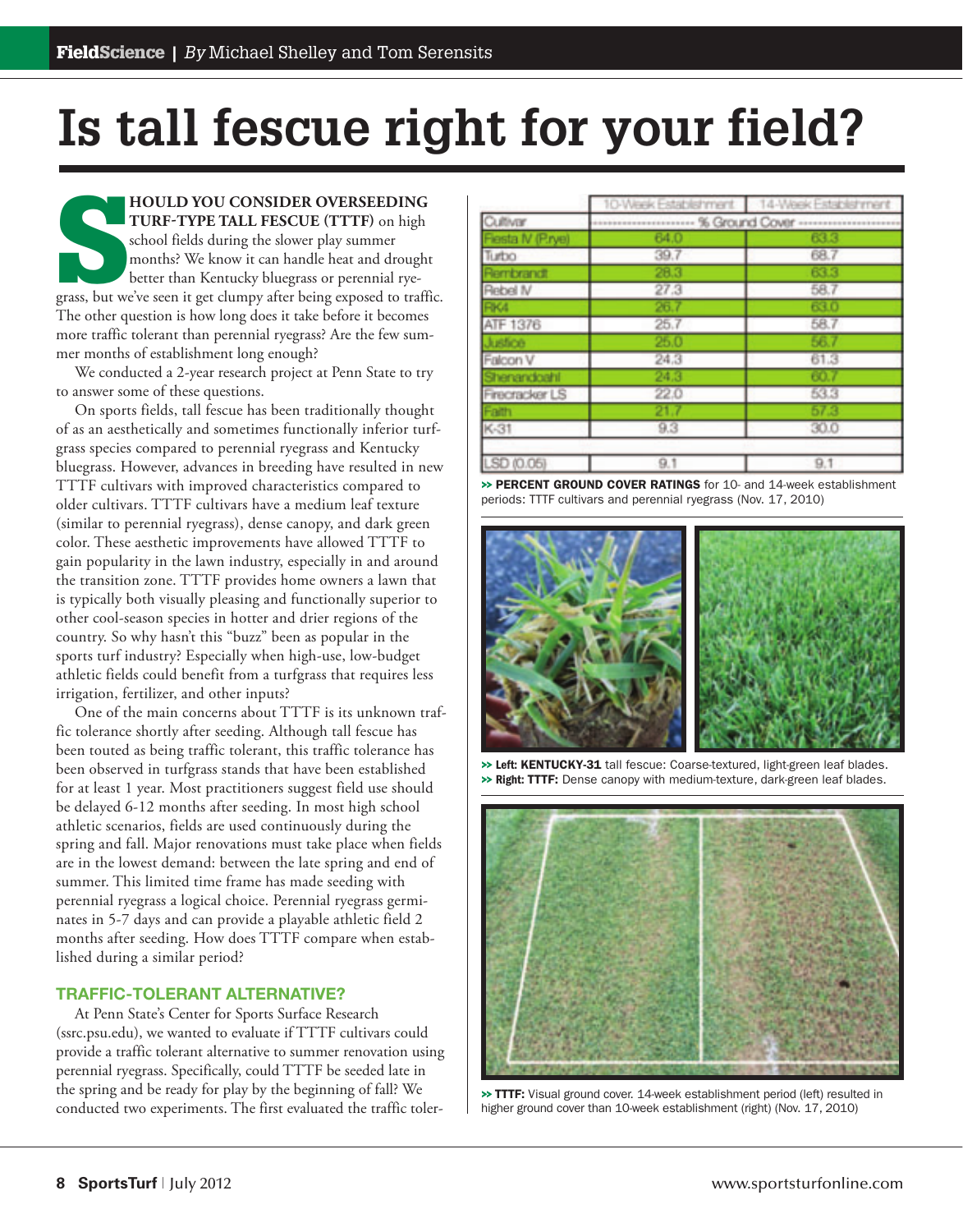ance of 10 TTTF cultivars, Kentucky-31 tall fescue, and 'Fiesta IV' perennial ryegrass. The TTTF cultivars included RK4, 'Falcon V', 'Rebel IV', ATF 1376, 'Turbo', 'Shenandoah III', 'Justice', 'Firecracker LS', 'Rembrandt', and 'Faith''

Both experiments were established from seed in late spring. We compared two establishment time periods: 10 weeks and 14 weeks. We wanted to see if there was any difference in traffic tolerance between these two establishment time periods. The difference we constructed somewhat mimicked starting traffic during high school pre-season or waiting until a week or so into the season before allowing play. Once the establishment periods ended, simulated field use began using the Brinkman Traffic Simulator (BTS). We trafficked the plots 3 times per week with 4 passes of the BTS per day. We measured traffic tolerance by assessing percent ground cover in late November. It's important to remember that on this date, plots established for 10 weeks received 4 additional weeks of traffic simulation compared to the plots established for 14 weeks.

In Experiment I, our late-November ratings showed traffic tolerance differences between perennial ryegrass and TTTF. When the two species were given only 10 weeks to establish prior to simulated field use, perennial ryegrass exhibited greater traffic tolerance than all TTTF cultivars. However, when species were allowed to establish for 14 weeks before traffic simulation, all TTTF cultivars had at least equal to, and at times, superior traffic tolerance to 'Fiesta IV' perennial ryegrass. Thus we are suggesting that **TTTF can be successfully used as an alternative to perennial ryegrass for summer renovation of sports fields if you can restrict play for at least 14 weeks**. If you can only restrict use for 10 weeks or less after seeding perennial ryegrass will likely perform better.

Of the TTTF cultivars we tested, Turbo, Rembrandt, Falcon V, and Rebel IV consistently performed better than the other cultivars tested. However, the separation between the best and worst TTTF cultivars was not large in either year. Kentucky-31, which is widely regarded as a utility turfgrass, always had the lowest traffic tolerance.

## **SEEDING RATES AND N FERTILITY**

In Experiment II, we wanted to evaluate how seeding rates and nitrogen fertility affect fall traffic tolerance of TTTF after spring establishment. We looked at four seeding rates: 6, 10, 14, and 18 lb/1000 ft.2. We also looked at the following nitrogen rates: 2.0, 4.5, and 7.0 lb of N /1000 ft.2. Our goal was to determine an optimum seeding rate and nitrogen fertility that would maximize traffic tolerance.

Multiple researchers have shown that when traffic is initiated shortly after seeding, it's beneficial to seed perennial ryegrass at very high seeding rates. However, our results indicate that no differences exist when seeding TTTF at rates between 6 and 18 lb/1000 ft.2 if traffic is delayed for at least 10 weeks after seeding. Thus 6 lb/1000 ft.2 is adequate. Although seeding rate had little effect, our nitrogen regimes appeared to significantly influence traffic tolerance, but the results might not be what you would expect. Regardless of the establishment time, traffic toler-



>> Left: TTTF: 7 lb N/1000 ft.2 treatment after traffic simulation (Nov. 8, 2010) >> Right: TTTF: 2 lb N/1000 ft.2 treatment after traffic simulation (Nov. 8, 2010)



>> **Left:** PERENNIAL RYEGRASS: 10-week establishment after traffic simulation (Nov. 17, 2010)

>> Right: TTTF: 10-week establishment after traffic simulation (Nov. 17, 2010)



>> **Left:** PERENNIAL RYEGRASS: 14-week establishment after traffic simulation (Nov. 17, 2010)

>> Right: TTTF: 14-week establishment after traffic simulation (Nov. 17, 2010)